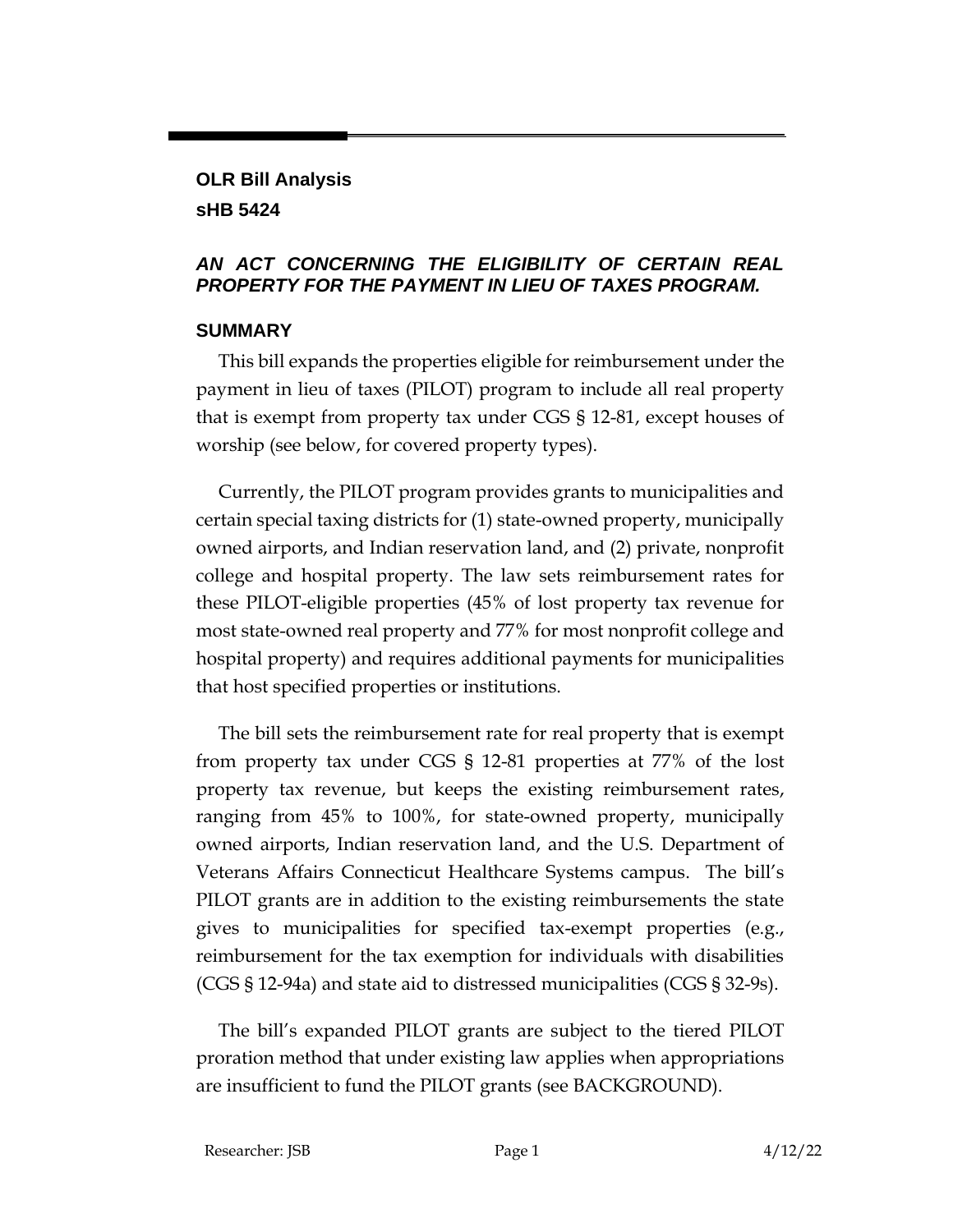## EFFECTIVE DATE: October 1, 2022

## **EXPANSION OF PILOT PROGRAM TO INCLUDE PROPERTY EXEMPT UNDER CGS § 12-81**

The bill expands the PILOT program to cover the various charitable use, commercial and industrial, government and public use, religious use, and privately owned (e.g., veteran owned) real property that is exempt from property tax under CGS § 12-81. This includes the following property types, if certain conditions are met:

- 1. federal, state, and municipal property and reservation land;
- 2. property that a municipal corporation (e.g., taxing district) uses for a public purpose (including property it leases);
- 3. property held in trust for public purposes and certain private property devoted to public use;
- 4. regional council of governments property, if locally exempt;
- 5. city beach property;
- 6. religious organization property used exclusively for certain purposes (e.g., a school, daycare, recreational facility, or parish house) and clergymen dwellings (the bill specifically makes houses of worship ineligible for PILOT grant reimbursement);
- 7. property owned by nonprofit scientific, educational, literary, historical, or charitable organizations if used exclusively to carry out these purposes or to preserve open space (except certain housing);
- 8. property leased to a charitable, religious, or nonprofit organization, if locally exempt;
- 9. certain nonprofit health care institution, hospital society or corporation, or sanatorium property;
- 10. nonprofit camps or recreational facilities, water or air pollution control structures, and certain renewable energy facilities;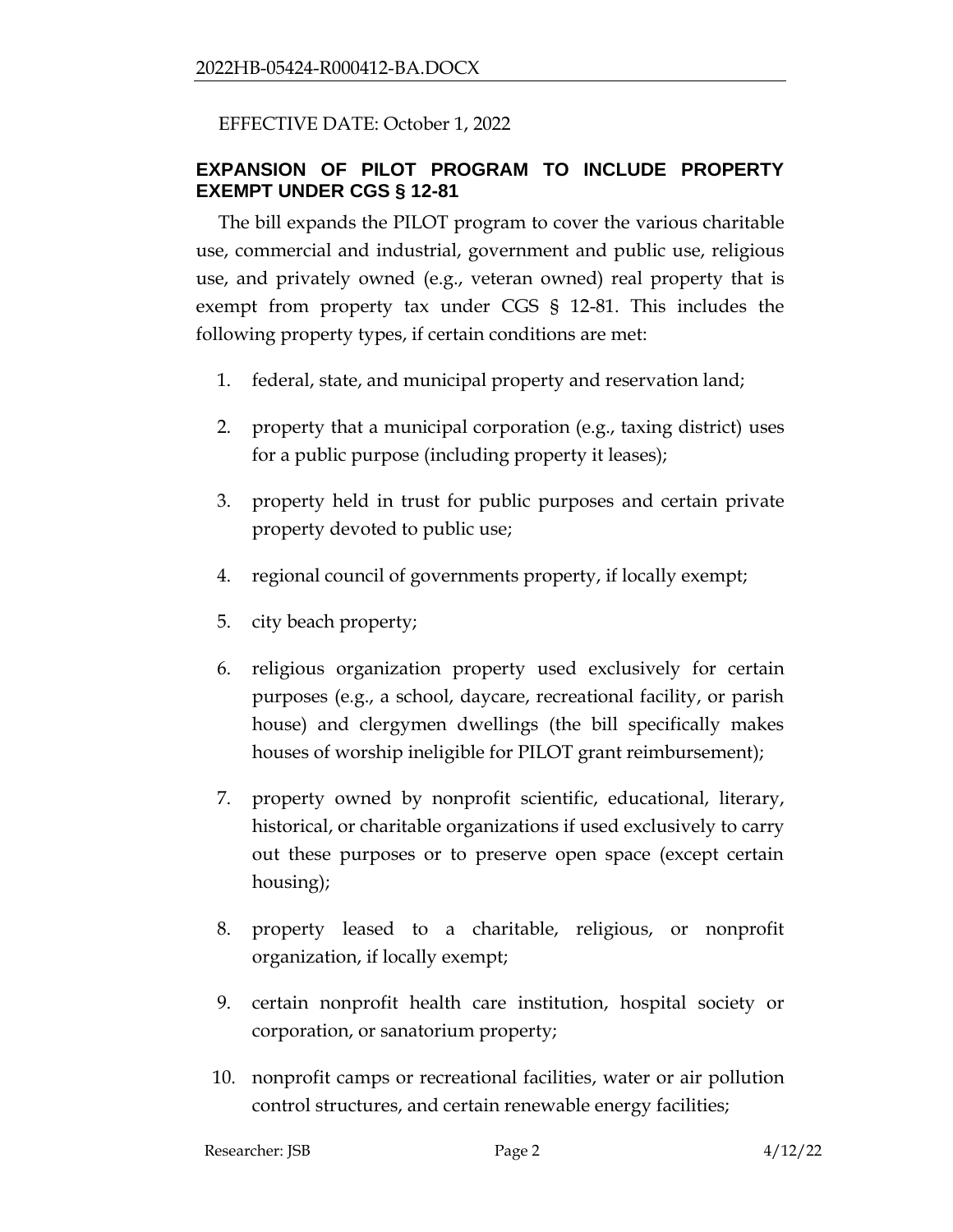- 11. American National Red Cross, volunteer fire company, and Connecticut National Guard property;
- 12. property held in trust for specified colleges;
- 13. manufacturing facilities in specified areas (e.g., distressed municipalities and enterprise zones), for five years;
- 14. agricultural or horticultural society property used for an annual agricultural fair;
- 15. Metropolitan Transportation Authority property related to the New Haven line and privately-owned airports' landing areas; and
- 16. property owned by (a) blind or disabled people or their family members and (b) veterans, servicepeople, or their family members or veterans' organizations.

Existing law generally exempts these properties whether owned by, or held in trust for, the qualifying entity.

# **BACKGROUND**

## *Tiered Pilot Proration Method*

By law, if the amount appropriated for PILOT grants is not enough to fully fund them according to the statutory reimbursement rates, the grant amounts must be prorated according to a three-tiered proration method. This method is based on each municipality's (1) equalized net grand list (ENGL) per capita, (2) designation as an alliance district, and (3) percentage of state-owned property.

The three tiers receive 50%, 40%, and 30% of their PILOT grants, respectively, or a proportionately reduced amount if the appropriation is not enough to fund the grants at these prorated percentages. If the annual appropriation exceeds the amount required to fund the grants at these percentages, then the grants must be proportionately increased.

## *Related Bills*

sHB 5168 (File 177), favorably reported by the Planning and

Researcher: JSB Page 3 4/12/22